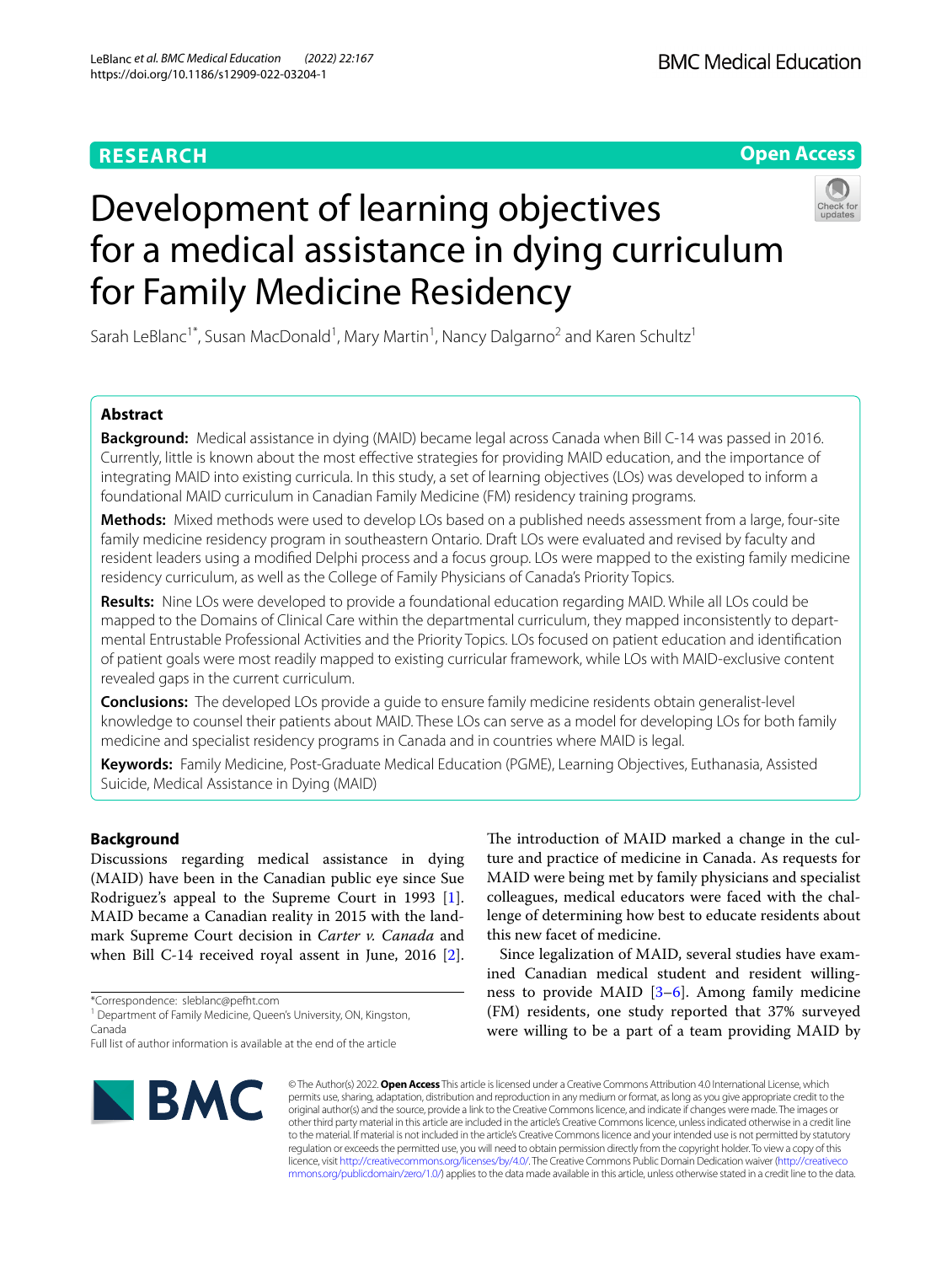intravenous administration [\[3](#page-4-2)], while another reported 24% willingness [[4\]](#page-4-4). Studies of medical students across Canada reveal an even higher proportion of learners willing to take part in MAID, with 61% [\[5\]](#page-4-5) and 71% [\[6](#page-4-3)] reported, and up to 82% in some areas of the country [[6\]](#page-4-3).

With literature reporting a substantial percentage of residents and medical students willing to provide MAID, the need for structured education is clear. Our previous study of family medicine residents revealed that residents felt that it was important to receive education surrounding advanced care planning, discussion of MAID with patients, regulations and legal aspects of MAID, ethical issues, and a general overview of processes and protocols [[3\]](#page-4-2). Medical students from a similar study sought access to MAID-specifc training for medicolegal issues, communication skills and technical aspects of administering  $MAID [5]$  $MAID [5]$  $MAID [5]$ .

The purpose of this study was to develop a set of learning objectives (LOs) to inform the MAID curriculum in family medicine residency training programs. LOs are essential components of any curriculum as they focus and guide the intended learning and inform assessment criteria [\[7\]](#page-4-6). For the purpose of this paper, LOs are defned as activities that residents will be competent in by the end of their training program. With this publication, these LOs can be adapted for use in residency programs across Canada to deliver a foundational education regarding Medical Assistance in Dying.

# **Methods**

This mixed-methods study builds upon a needs assessment published in 2018 [\[3](#page-4-2)] to determine the educational needs of family medicine residents at a large, four-site family medicine residency program in southeastern Ontario. Here, we describe a four-part process of developing, refning and mapping a set of MAID-specifc LOs. The study was reviewed for ethical compliance by Queen's University and the Health Sciences and Afliated Teaching Hospitals Research Ethics Board (TRAQ 6,021,252). All participants provided informed consent.

# **Development of LOs**

The draft LOs were developed by the research team (SL, SM, ND) through review of the needs assessment [[3\]](#page-4-2) and a review of relevant literature.

# **Delphi process**

Data were collected from a consensus group of six experts. This group consisted of four Site Directors, the Program Director and the Chief Resident in the Department of Family Medicine (DFM). A modifed-Delphi method [[8](#page-4-7), [9](#page-4-8)] was used and the draft LOs were reviewed anonymously using an online survey system (Qualtrics). Participants chose to approve, delete, or modify each LO. After each round, LOs that reached 75% consensus were taken as final. Those that failed to reach consensus were discussed and revised before being submitted to the next Delphi round. A maximum of three rounds were agreed upon prior to initiation.

# **Focus group**

A key informant focus group was conducted, consisting of the DFM Assessment Director and two faculty knowledgeable both about MAID and the DFM assessment system. The aim was to review the LOs and determine if revision to current assessment tools was required to make the LOs achievable. The script was developed by researchers (SL, SM, ND) based on a review of the needs assessment  $[3]$  $[3]$  and the results of the Delphi process. The focus group was audio-recorded and transcribed verbatim. It was 90 min in length and was moderated by one researcher (ND), who is not involved in the delivery of curriculum. Qualitative analysis was carried out on the transcripts by one researcher (MM) to identify themes and to summarize suggested changes to the LOs.

# **Curriculum mapping**

The MAID LOs were mapped onto the existing curriculum that includes the DFM's Domains of Clinical Care (DOCC) and Entrustable Professional Activities (EPAs), as well as the College of Family Physicians of Canada (CFPC) [10](#page-4-9)5 Priority Topics  $[10]$ . The Priority Topics are a list of the situations a family physician should be able to address at the start of independent practice  $[10]$  $[10]$ . Key terms used to search the documents for mapping are identifed in Table [1](#page-2-0). Any LOs that did not map onto the existing competencies and learning activities highlighted gaps and prompted the development of required MAIDspecifc curricular content.

# **Results**

The initial development of LOs based on a review of literature and discussion among researchers resulted in a draft list of nine LOs (Table [2](#page-2-1)), which were presented in Round 1 of the Delphi process.

# **Delphi process**

Round 1 of the Delphi process had a 100% response rate (6/6 participated) and a 66.7% completion rate (4/6). It resulted in consensus for 8 of the 9 LOs at 75% agreement. Upon refection and discussion, the research team modifed one additional LO that reached 75% consensus based on written feedback in the Delphi survey. Round 2 included two LOs, and had a response rate of 66.7% (4/6) and with a 100% completion rate. It resulted in 75%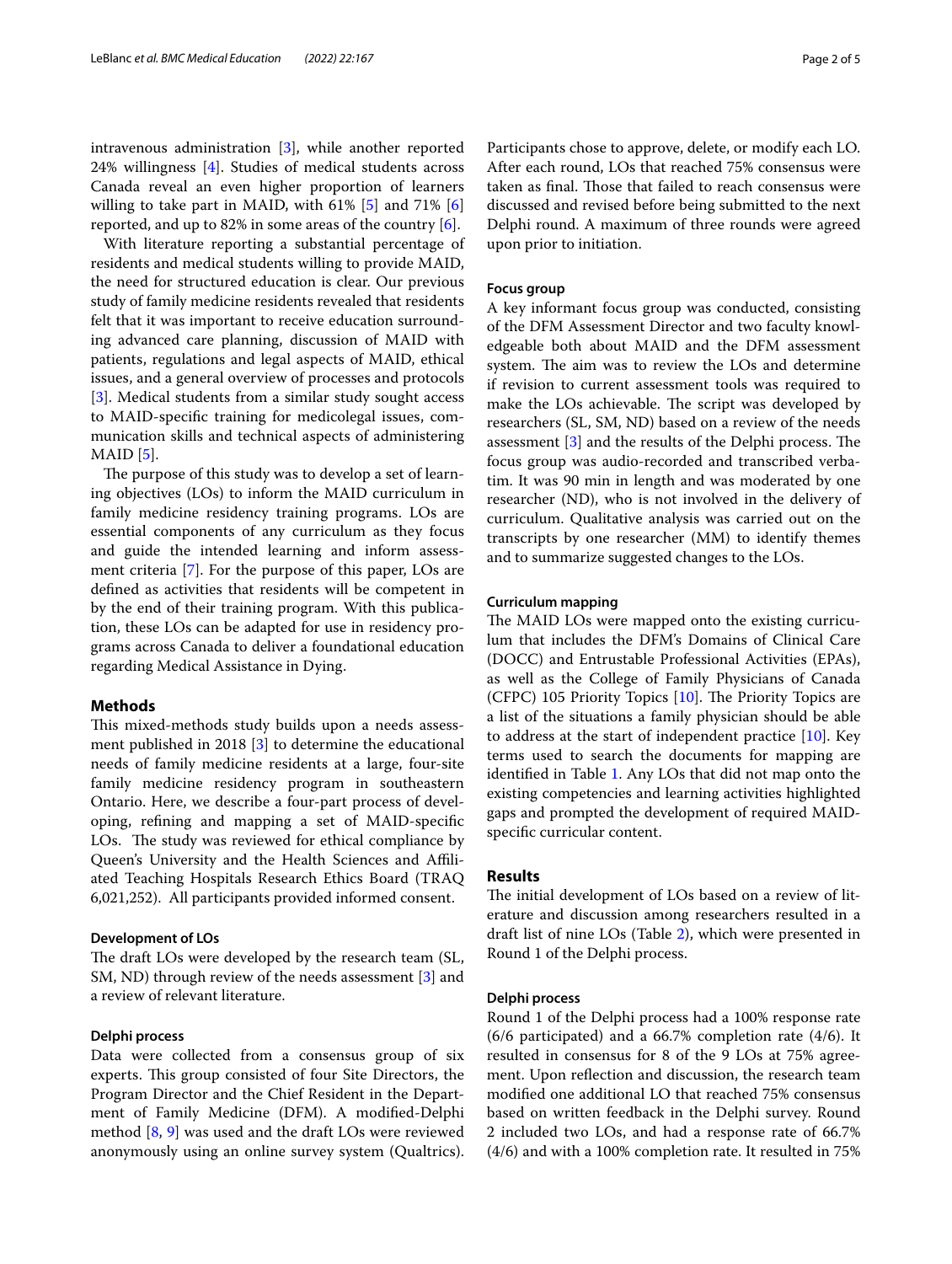consensus for the last two LOs, and only two rounds of the Delphi process were required.

# **Focus group**

The focus group resulted in further refinement of four of the nine LOs (3, 5, 7 and 9) in order to ensure LOs were achievable given the current assessment process. Analysis of the discussion resulted in three major themes: assessing competence, curricular content and delivery, and making curricular changes. Table [3](#page-2-2) lists the final LOs.

# *Assessing competence*

Participants agreed that it was not feasible to assess every objective for every resident, "We don't have an assessment outcome for every objective we have. We have

<span id="page-2-0"></span>**Table 1** Key search terms and the incidence of mapping the LOs to curriculum documents

| Learning<br><b>Objective</b><br>(LO) | <b>Key Search Terms</b>                                                                                                       | <b>Curriculum Document</b><br>(Number of instances mapped to LO) |                                                        |                                  |
|--------------------------------------|-------------------------------------------------------------------------------------------------------------------------------|------------------------------------------------------------------|--------------------------------------------------------|----------------------------------|
|                                      |                                                                                                                               | Domain of<br><b>Clinical Care</b><br>(DOCC)                      | Entrustable<br>Professional<br><b>Activities (EPA)</b> | 105<br>Priority<br><b>Topics</b> |
|                                      | demonstrate knowledge, end of life, Medical Assistance in Dying, MAID, euthana-<br>sia, assisted suicide                      |                                                                  |                                                        |                                  |
|                                      | demonstrate knowledge, eligibility criteria, Medical Assistance in Dying, MAID                                                |                                                                  |                                                        |                                  |
| 3                                    | demonstrate knowledge, legal, Bill C-14                                                                                       |                                                                  |                                                        |                                  |
| 4                                    | access resources, coordinate care, end of life, Medical Assistance in Dying, MAID,<br>convey information and explanations     | $\mathcal{P}$                                                    |                                                        |                                  |
| 5                                    | elicit information, psychosocial assessment, end of life, goals of care                                                       |                                                                  |                                                        |                                  |
| 6                                    | convey information and explanations, patient learning                                                                         |                                                                  |                                                        |                                  |
|                                      | advanced care directives, advanced care planning                                                                              |                                                                  |                                                        |                                  |
| 8                                    | family meeting/ discussion, team-based model, collaboration, end of life, Medical<br>Assistance in Dying, MAID, goals of care | 6                                                                |                                                        |                                  |
| 9                                    | ethics, ethical, ethical practice, ethical principles, regulations, end of life                                               |                                                                  |                                                        |                                  |

# <span id="page-2-1"></span>**Table 2** Draft Learning Objectives for the DFM MAID Curriculum

LO1: Defne medical assistance in dying (MAID), euthanasia, and assisted suicide.

LO2: Describe the eligibility criteria for MAID in Canada.

LO3: Recognize which regulatory safeguards exist in Canada's Bill C-14 to protect patients seeking MAID.

LO4: Explain in general terms to patients how MAID is provided in Canada, both in the hospital and the community.

LO5: Explore with patients their motivations for seeking MAID.

LO6: Provide the information required to obtain valid consent from their patients for MAID.

LO7: Understand the benefts and limitations of advanced care planning related to MAID.

LO8: Develop strategies for speaking about MAID with patients and their families, and with colleagues.

LO9: Describe ethical elements of MAID.

# <span id="page-2-2"></span>**Table 3** Final Learning Objectives for the DFM MAID curriculum

LO1: Defne medical assistance in dying (MAID), euthanasia, and assisted suicide.

LO2: Describe the eligibility criteria for MAID in Canada.

LO3: Describe which regulatory safeguards exist in Canada's Bill C-14 to protect patients seeking MAID.

LO4: Explain in general terms to patients how MAID is provided in Canada, both in the hospital and the community.

LO5: Identify patient motivations for seeking MAID.

LO6: Provide the information required to obtain valid consent from their patients for MAID.

LO7: Describe the benefts and limitations of advanced care planning related to MAID.

LO8: Develop strategies for speaking about MAID with patients and their families, and with colleagues.

LO9: Describe ethical complexities associated with MAID for both patients and physicians.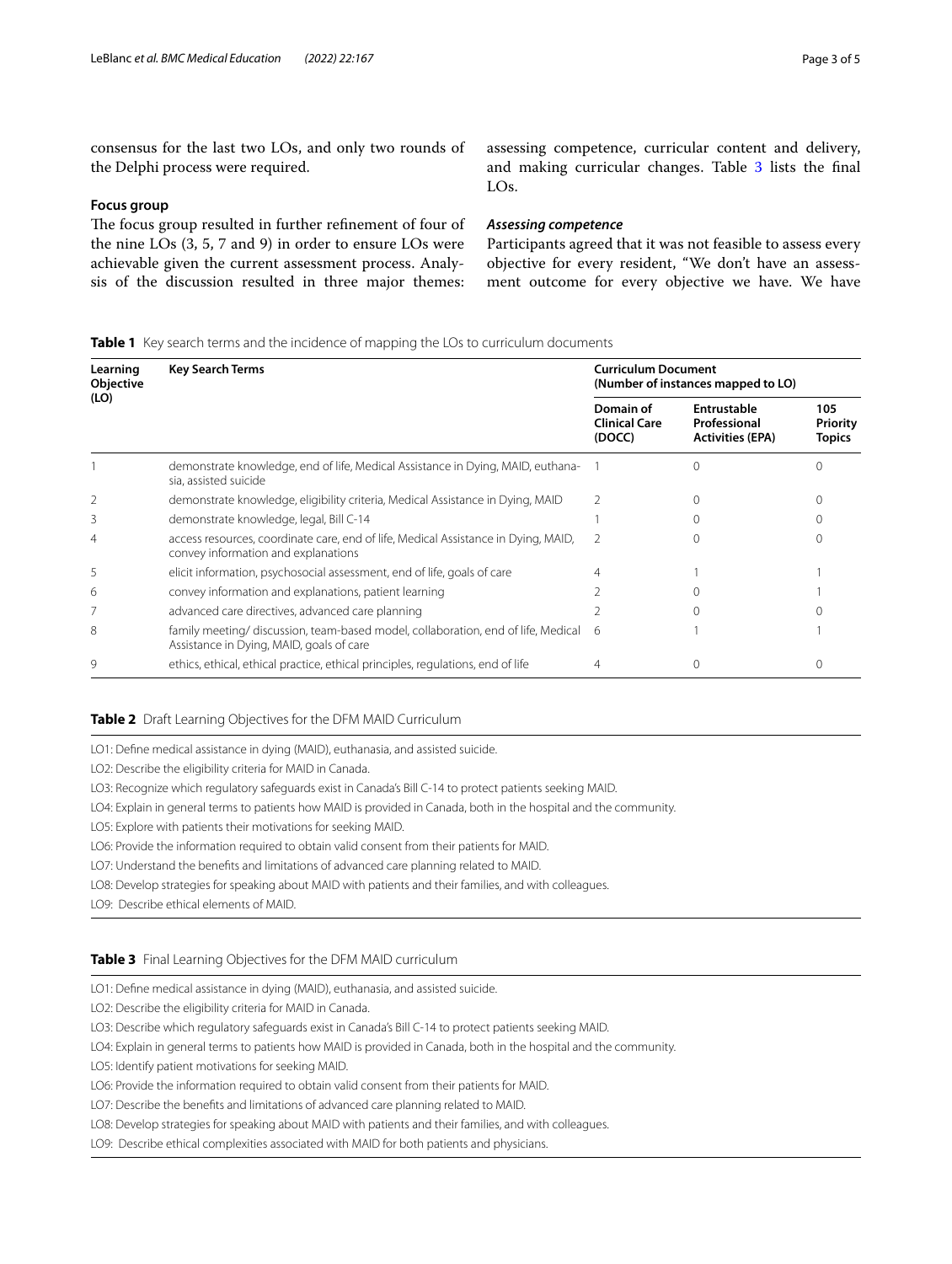thousands of objectives." It was noted that as long as the LOs can be mapped to an EPA, the general skill would be assessed in some way.

# *Curricular content and delivery*

In terms of overall objectives and what they should encompass, participants agreed that residents need to be able to identify a simple MAID case and a complex MAID case. In addition, residents need to know when and how to get help if needed. Furthermore, participants agreed on the importance of defning what depth of knowledge of MAID would be useful for a generalist (i.e. primary care provider) versus a MAID assessor and provider. In terms of delivery, participants suggested that the MAID curriculum could be presented in a module for self-assessment within the end-of-life unit.

# *Making curricular changes*

Participants agreed that changes made to curriculum would need to occur at the level of the Domains of Clinical Care Committee, and is largely out of local-level control. They agreed that the topic area of "End of Life Care" would be the most appropriate curricular area for these discussions to take place.

## **Curriculum mapping**

Each LO was mapped to the Domains of Clinical Care (DOCC) and the Entrustable Professional Activities (EPAs) within the existing DFM curriculum,as well as the CFPC's  $105$  Priority Topics  $[11]$  $[11]$ . This analysis revealed that while all of the LOs could be mapped to the DOCC, the LOs mapped inconsistently to the EPAs and the Priority Topics (Table [1\)](#page-2-0). Specifcally, LOs 5, 6, and 8 mapped onto the Priority Topics and LOs 5 and 8 mapped onto the EPAs. LOs that centred around patient education and identifcation of patient goals (LOs 5, 6 and 8) most readily mapped to the curriculum, while LOs with MAID-exclusive content (LOs 1, 2, 3, 4, 7, 9) revealed curricular gaps.

# **Discussion**

We developed and refned a set of LOs to educate family medicine (FM) residents about MAID. LOs are an important component of a MAID -focused curriculum. LOs guide teaching and learning activities, resources, and assessment strategies. In addition, LOs document the competencies residents are to acquire, and inform how student learning is measured [[7\]](#page-4-6). LOs provide a guide for resident learning with the aim of ensuring FM residents obtain generalist-level knowledge and skills required to counsel patients about MAID. These LOs can be used to develop not only a FM MAID curriculum, but also serve as a model for developing LOs and curriculum for other specialty residency programs in Canada.

Previous studies have underlined the willingness and interest of Canadian medical students and residents to take part in MAID discussions with their patients [[3–](#page-4-2)[6](#page-4-3), [11,](#page-4-10) [12\]](#page-4-11). As the system for assessment and provision of MAID in Canada relies heavily on family physicians [[13\]](#page-4-12), it is imperative that the residency curriculum prepares learners for these inevitable discussions. As such, the LOs developed through this study promote generalist-level knowledge, allowing residents to counsel their patients about MAID and begin the process, though not necessarily provide assessments for MAID eligibility.

The LO mapping exercise identified a lack of MAIDexclusive content in the DFM's EPAs. As EPAs help learners identify learning needs and facilitate assessment of competence, this fnding suggests that learners may not be sufficiently assessed in MAID-specific competence prior to independent practice. The lack of MAID-related EPAs in residency curriculum was also identifed and addressed in a study by Downar et al. [[14](#page-4-13)]. It describes the development of an EPA descriptor for MAID assessors, providing a detailed list of the knowledge and skills required of clinicians assessing patients for MAID, as well as the technical aspects involved in MAID provision. While Downar's work is more focused on MAID assessment and provision, and this study takes a generalist approach, each LO developed in this study aligns with those identifed in Downar's study. Shared fndings of required knowledge include eligibility criteria (LO2), regulatory safeguards (LO3), ethical considerations and controversy (LO9) and in general, how MAID is provided (LO4). Skills that align in both studies include assessing eligibility and valid consent (LO6), identifying why a patient would choose MAID (LO5), discussing alternate treatments and end of life planning (LO7), and strategies for discussing aspects of MAID with patients and family (LO8).

As next steps, we are beginning to integrate the LOs developed in this study into the DFM curriculum through development and delivery of learning modules and workshops. We are also planning to develop a faculty development initiative to help ensure that the MAID-related LOs are embedded within the DFM's teaching strategies, including updating the existing EPAs within the FM curriculum.

# **Limitations**

Our study was conducted at one family medicine residency program in South Eastern Ontario, which limits generalizability to other contexts. Further, though we adopted a Dillman design with multiple reminders, only